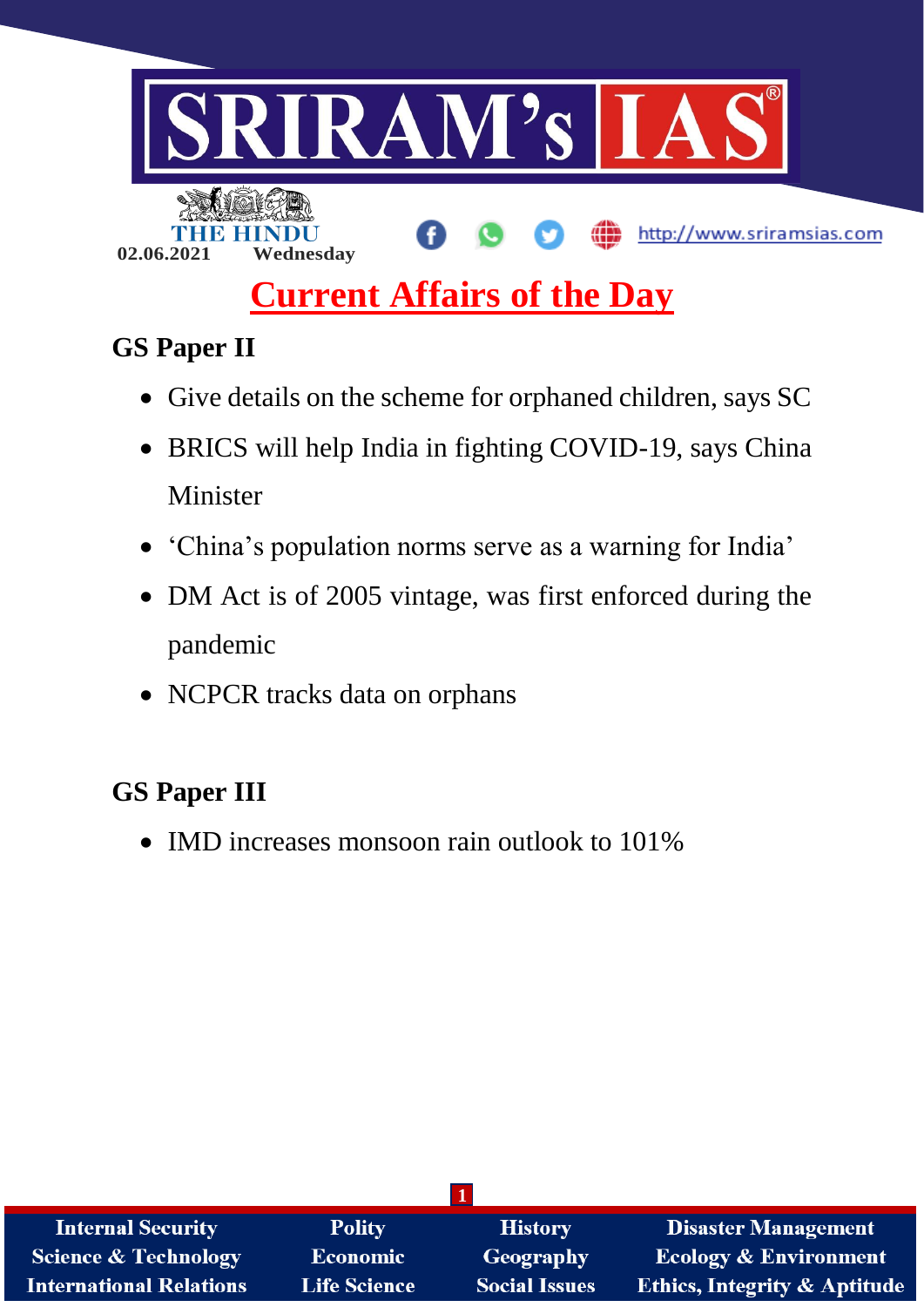

The Union government informed the Supreme Court that the "modalities" of a PM-CARES scheme to fund the education and welfare of children orphaned by the pandemic "need to be worked out". The government's explanation in the court came in response to queries on why the scheme was still not available in the public domain.

### **Highlights:**

- 1. The Centre has said it would support the education of the children and set up a ₹10 lakh corpus fund for them.
- 2. From what he could gather, the scheme would help COVID-19 impacted children continue their education. It would fund educational requirements, in the form of uniforms, textbooks, etc. The scheme would also offer financial help for their higher education.
- 3. Each child had a corpus of  $\bar{\tau}$ 10 lakh, which he/she would get on reaching the age of 23. This may be so that he or she would have some money when they start on their own. There is also health insurance till the age of 18.
- 4. The court asked the government to detail the mechanism for identifying the beneficiaries of the scheme and the method to monitor the flow of benefits to the children.
- 5. The pandemic had wreaked havoc on the lives of many children who have either lost both parents or guardians to the virus.
- 6. According to newspaper reports, there had been a marked increase in child trafficking, especially of girls. The government has an obligation to protect children.

### **BRICS will help India in fighting COVID-19, says China Minister**

**Coming together:** Foreign Ministers express 'grave concern' over the impact of the pandemic.

### **Highlights:**

1. Addressing a virtual meeting, the Chinese Foreign Minister expressed solidarity with India over the recent surge in COVID-19 cases, and said the

| <b>Internal Security</b>        | <b>Polity</b>       | <b>History</b>       | <b>Disaster Management</b>              |
|---------------------------------|---------------------|----------------------|-----------------------------------------|
| <b>Science &amp; Technology</b> | <b>Economic</b>     | Geography            | <b>Ecology &amp; Environment</b>        |
| <b>International Relations</b>  | <b>Life Science</b> | <b>Social Issues</b> | <b>Ethics, Integrity &amp; Aptitude</b> |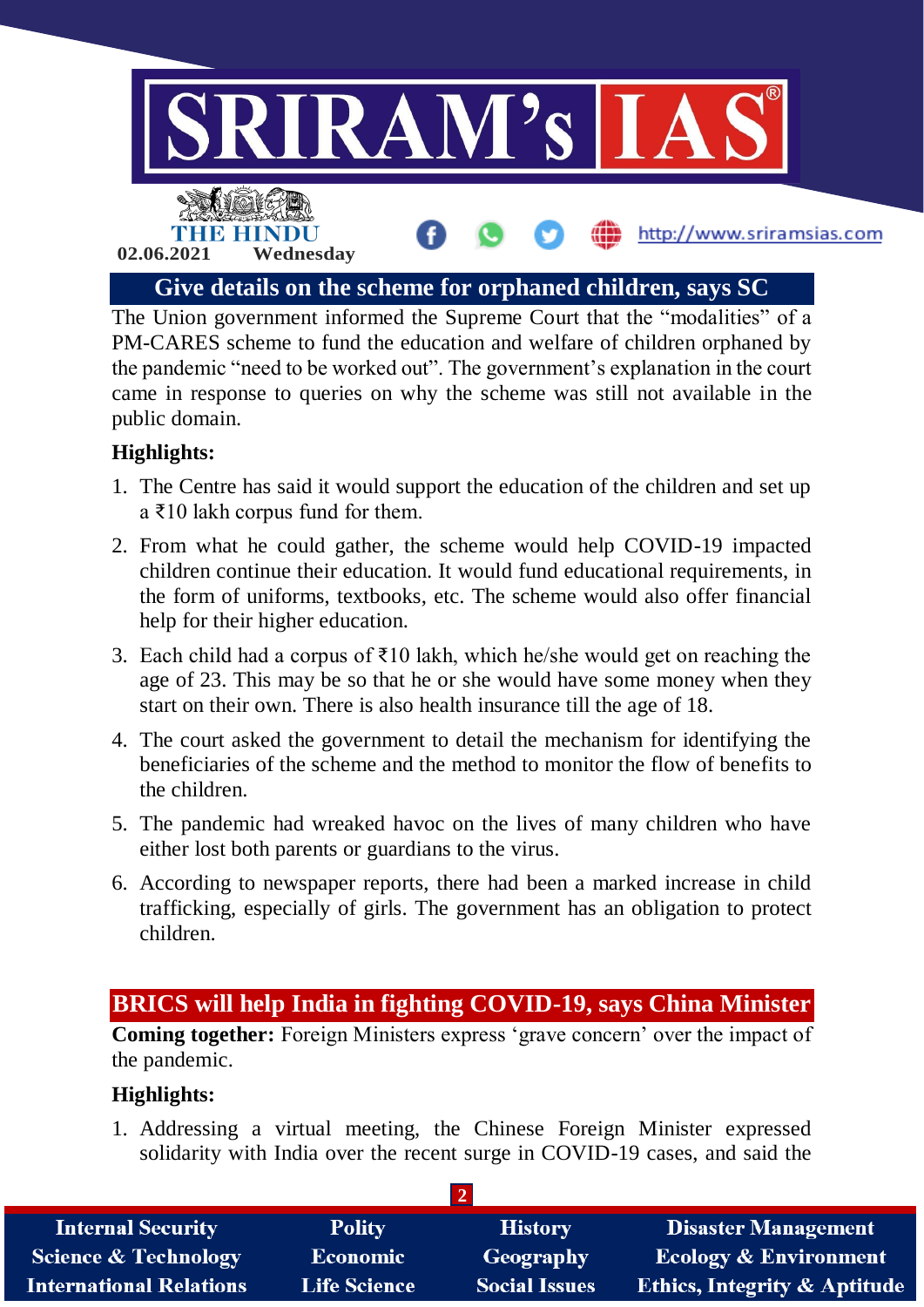

grouping was ready to assist the country to fight the pandemic "as long as needed".

- 2. The Ministers also agreed on reforming the multilateral system, which was the "first time" that such a consensus was reached, sources said.
- 3. The gathering highlighted the importance of "respect for territorial integrity" and the "sovereign equality" of states.
- 4. A joint statement issued after the meeting called for "equitable" access to vaccines, medicines and technologies as well as equipment to deal with the pandemic.
- 5. The Ministers reaffirmed the need to use all relevant measures during the pandemic, including supporting ongoing consideration in the WTO [World Trade Organization] on a COVID-19 vaccine intellectual property rights waiver and the use of flexibilities of the TRIPS [Trade-Related Aspects of Intellectual Property Rights] agreement and the Doha Declaration on the TRIPS agreement and public health.
- 6. The mention of the term "flexibilities" in the joint statement is being viewed as a normative step forward towards greater vaccine equality and availability in the world.

### **'China's population norms serve as a warning for India'**

China's decision to relax its two-child norm and allow couples to have three children must serve as a warning for India that coercive population strategies can be counter-productive say experts.

- 1. After enforcing one-child and two-child policies to control its population over the past four decades, China announced that it will allow couples to have a third child as it stares at a fast ageing population.
- 2. India, on the other hand, has been toying with the idea of population control measures through a two-child norm.
- 3. India can learn from China's failed experience of enforcing coercive population policies. Population control measures, however stringent, have landed China in a population crisis and in India, it will be worse.

| <b>Internal Security</b>        | <b>Polity</b>       | <b>History</b>       | <b>Disaster Management</b>              |
|---------------------------------|---------------------|----------------------|-----------------------------------------|
| <b>Science &amp; Technology</b> | <b>Economic</b>     | Geography            | <b>Ecology &amp; Environment</b>        |
| <b>International Relations</b>  | <b>Life Science</b> | <b>Social Issues</b> | <b>Ethics, Integrity &amp; Aptitude</b> |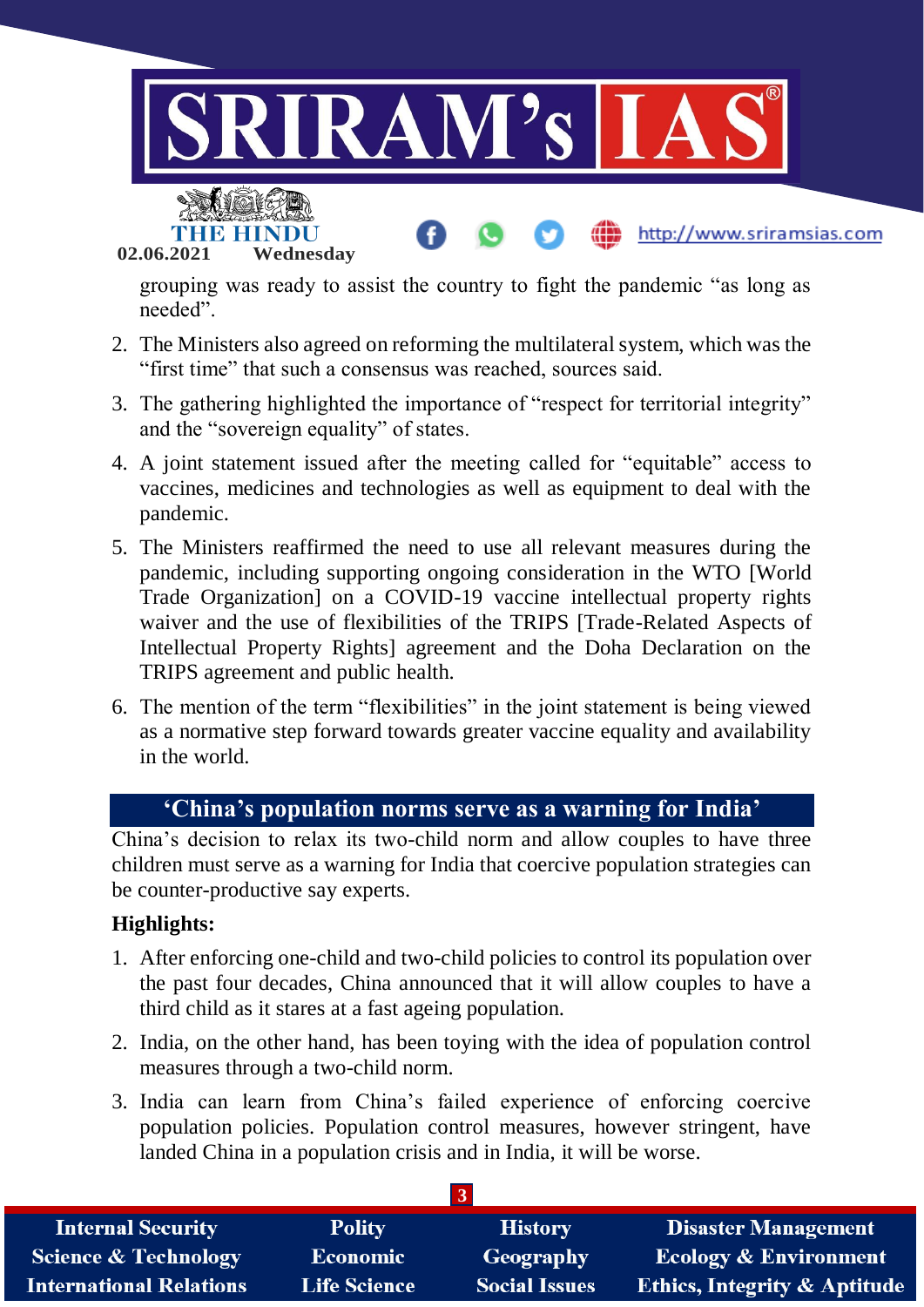

- 4. We will end up with the same issues of an ageing population and very few people to take care of them in another three decades. In Sikkim and Lakshadweep, we are already facing the same challenge of an ageing population, shrinking workforce and an increase in sex-selective practices given that they have low fertility rates.
- 5. India has long been concerned about curbing population "explosion" but needs to focus its attention on population stabilisation instead.
- 6. India has done very well with its family planning measures and now we are at replacement level fertility of 2.1, which is desirable.
- 7. We don't need any coercive measures. But we need to sustain population stabilisation because in some states, including Sikkim, Andhra Pradesh, Delhi, Kerala and Karnataka, the total fertility rate is way below replacement level, which means we will experience in 30-40 years what China is experiencing now.

Replacement level fertility is the level of fertility at which a population exactly replaces itself from one generation to the next.

### **DM Act is of 2005 vintage, was first enforced during the pandemic**

Hours before he retired, former Chief Secretary of West Bengal Alapan Bandyopadhyay was served a show-cause notice by the Union Home Ministry under Section 51 of the Disaster Management (DM) Act, 2005, punishable by imprisonment of up to two years or a fine or both.

- 1. The Section pertains to "punishment for obstruction" for refusal to comply with a direction given by the Central government.
- 2. The DM Act, 2005, came into existence after the 2004 tsunami. It was invoked for the first time in the wake of the COVID-19 pandemic.
- 3. On March 24, 2020, the Centre, through the National Disaster Management Authority (NDMA) headed by the Prime Minister, invoked the provisions of the Act to streamline the management of the pandemic, empowering district

| <b>Internal Security</b>        | <b>Polity</b>       | <b>History</b>       | <b>Disaster Management</b>              |
|---------------------------------|---------------------|----------------------|-----------------------------------------|
| <b>Science &amp; Technology</b> | <b>Economic</b>     | Geography            | <b>Ecology &amp; Environment</b>        |
| <b>International Relations</b>  | <b>Life Science</b> | <b>Social Issues</b> | <b>Ethics, Integrity &amp; Aptitude</b> |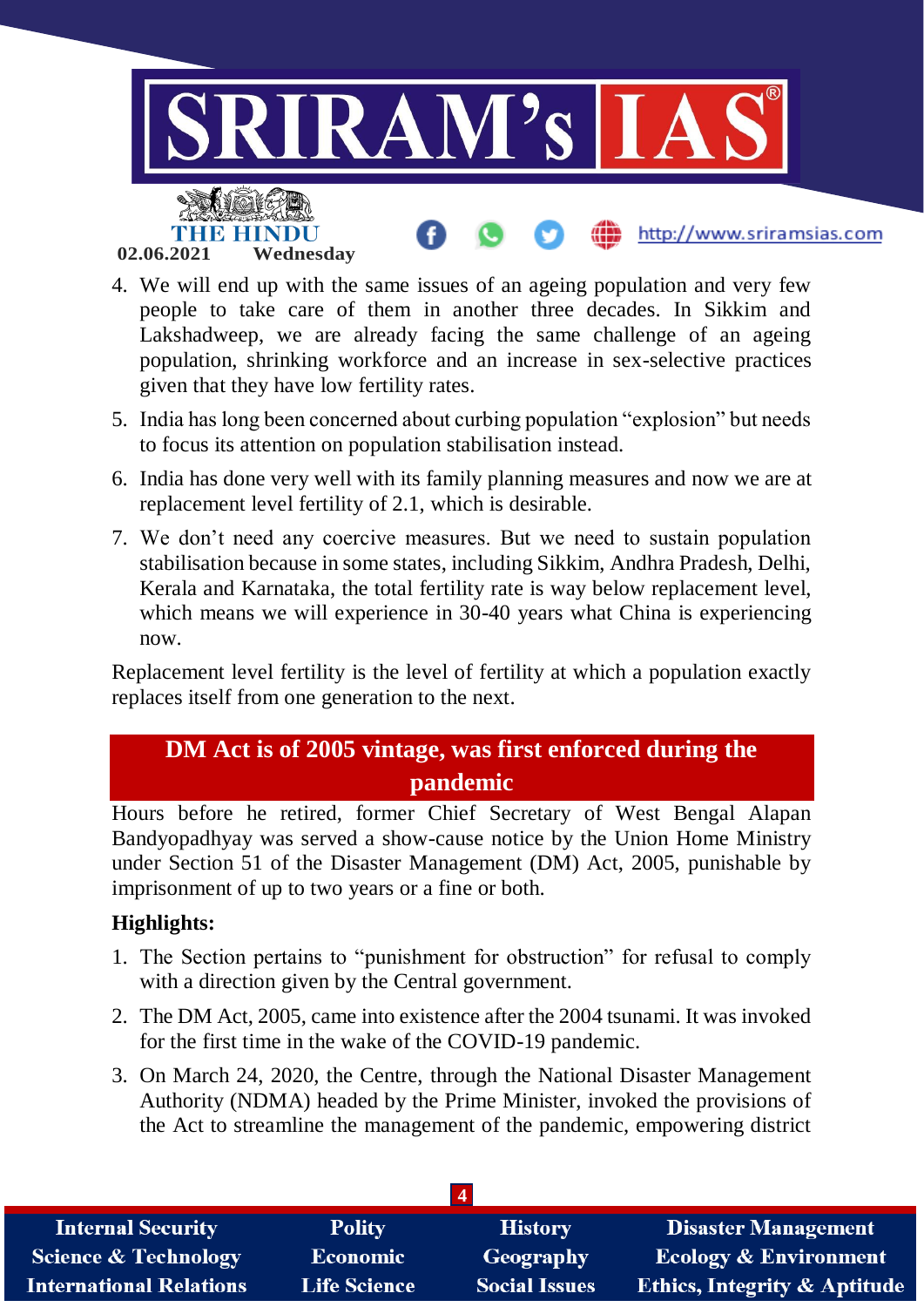

magistrates to take decisions and centralise other decisions on the supply of oxygen and movement of vehicles.

- 4. The Act has been extended across the country till June 30 and it is enforced by the Home Ministry.
- 5. The officer, by abstaining himself from the review meeting taken by Prime Minister Narendra Modi at cyclone-affected West Bengal "has acted in a manner tantamount to refusing to comply with lawful directions of the Central Government and is thus violative of Section 51 (b) of the Disaster Management Act, 2005," the notice said.
- 6. The Section prescribes "punishment for obstruction" for refusal to comply with any direction given by or on behalf of the Central Government or the State government or the National Executive Committee or the State Executive Committee or the District Authority under the Act.

#### **Earlier use**

Through the particular provision, the Home Ministry made spitting in public a punishable offence in last year. The guidelines issued by the Ministry under the DM Act, binding on the States, made "wearing of face masks in public places mandatory".

### **NCPCR tracks data on orphans**

**Harsh truth:** Many children are facing personal loss and trauma due to the impact of COVID-19. 9,346 children have either lost a parent or been abandoned during a pandemic.

- 1. Bal Swaraj, an online tracking portal of a national child rights body, shows details of nearly 10,000 children in the country in immediate need of care and protection. They include children aged between zero and 17 orphaned or abandoned during the COVID-19 pandemic since March 2020.
- 2. The National Commission for Protection of Child Rights (NCPCR) informed the Supreme Court that these children ran a high risk of being pushed into trafficking and flesh trade.

| <b>Internal Security</b>        | <b>Polity</b>       | <b>History</b>       | <b>Disaster Management</b>              |
|---------------------------------|---------------------|----------------------|-----------------------------------------|
| <b>Science &amp; Technology</b> | <b>Economic</b>     | Geography            | <b>Ecology &amp; Environment</b>        |
| <b>International Relations</b>  | <b>Life Science</b> | <b>Social Issues</b> | <b>Ethics, Integrity &amp; Aptitude</b> |